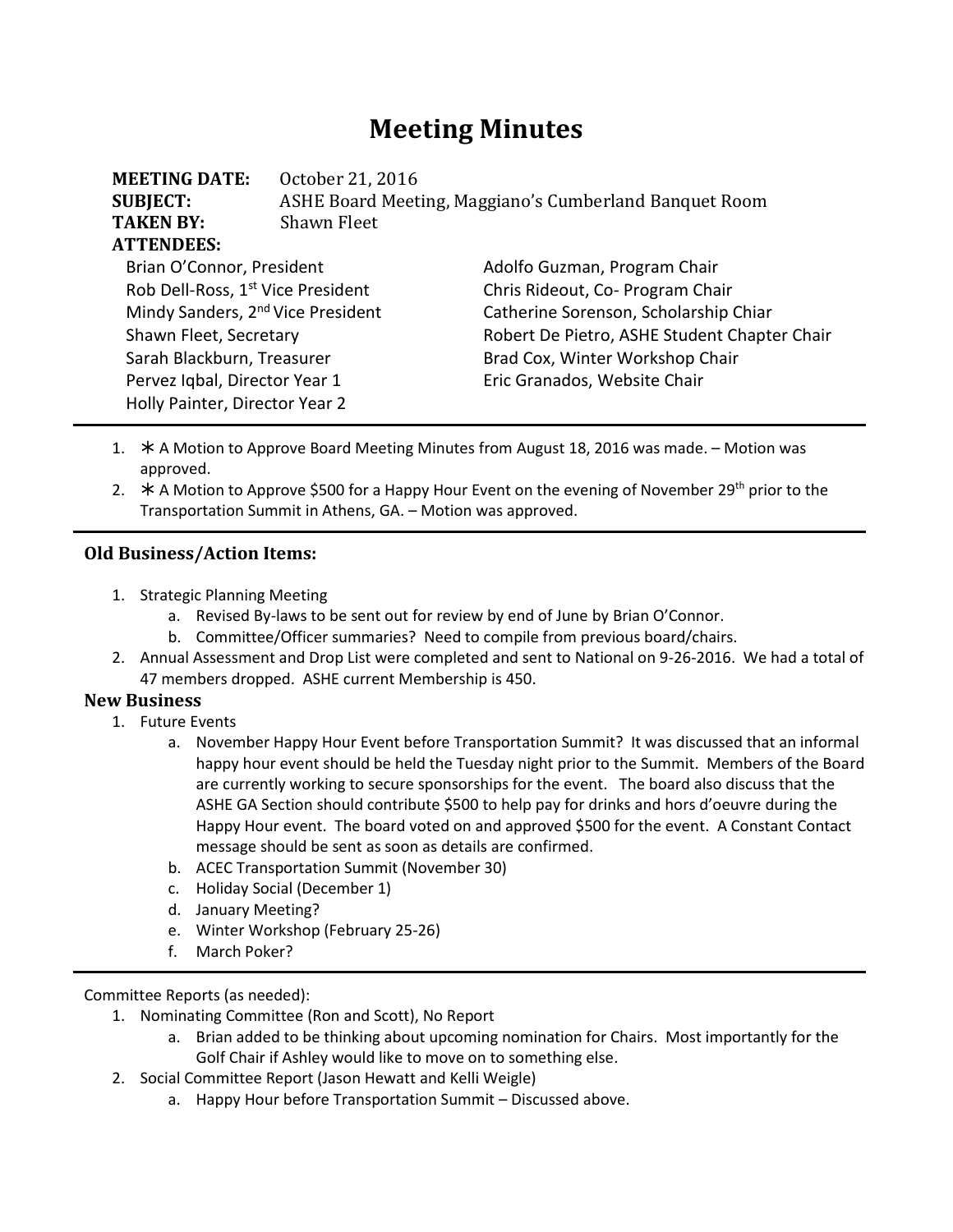#### Page 2 Meeting Minutes

October 21, 2016, Maggiano's Cumberland Banquet Room

ASHE Board Meeting

- b. December 1 Holiday Social (Investigate additional caterer). The Social Chair has been investigating estimates from alternate caterers for the event to make sure we are receiving the best value. It was discussed additionally that the Holliday Social is schedule for the day after the Transportation Summit. An alternate date could be Monday December 5<sup>th</sup>?
- c. March Poker Tournament Alternate locations for the event were discuss. Per discussion it was decided that United Consulting is still the best location to hold the event. Brian O'Connor will reach out to Jay Ashtiani to lock down a date and the event space.
- 3. Golf Committee Report (Ashley)
	- a. Future committee chair? Further discussion on if this is needed.
- 4. Program Committee (John/Adolfo)
	- a. Transportation Summit is November 30<sup>th</sup> in Athens, GA
	- b. January Meeting? The current idea is for a subject on the use of Drones for Survey and Inspection work. Holly Painter also has a good contact to speak on this subject.
- 5. Budget (Rick/Sarah)
	- a. Balances Brian O'Connor is to check-in on this.
- 6. ASHE Membership Committee Report (Dustin) No Report
	- a. Current Membership at 450.
- 7. Winter Workshop Committee Report (Brad and Lindsey)
	- a. Columbus, February 25-26<sup>th</sup>. A save the dated link is now up on the ASHE/ITE websites. All registration is handled through the ITE website. The Committee is still actively looking for speakers. It was suggest that a City of Columbus contact should be reached out to discuss a current project. Another suggestion was to ask certain Transportation Summit presenters to the Winter Workshop since the event is targeted to younger engineers and designers.
- 8. ASHE Website (Granados) No Report
- 9. Scholarship Committee Report (Catherine)
	- a. Babs Scholarship to be awarded at the January meeting
	- b. Applications are due November  $18<sup>th</sup>$ . Review and selection will follow.
- 10. National Representative Report (Nikki) No Report
- 11. Georgia Engineers Alliance (Ron) No Report
- 12. Communications (Jenny) No Report
	- a. Magazine articles?
- 13. Student Chapter (Robert)
	- a. Tailgate was held September 22<sup>nd</sup> at the GT v Clemson Football game. About 60 people attended the event.
	- b. Possible social event is in the planning stages. Possibly at Ormsby restaurant.
	- c. Transportation Engineering Career Expo 10/27/16
- 14. Regional (Scott) No Report
	- a. Regional Update
- 15. National Technical Rep (Mindy)
	- a. Attended the National Board meeting. Discussion on the use of the icloud.
- 16. Shirts and Name Tags The Board discussed ordering name tags and shirts for new board members and chairs. It was decided that this should be done.

## **Next scheduled board meeting will be following the January 2017 Meeting?**